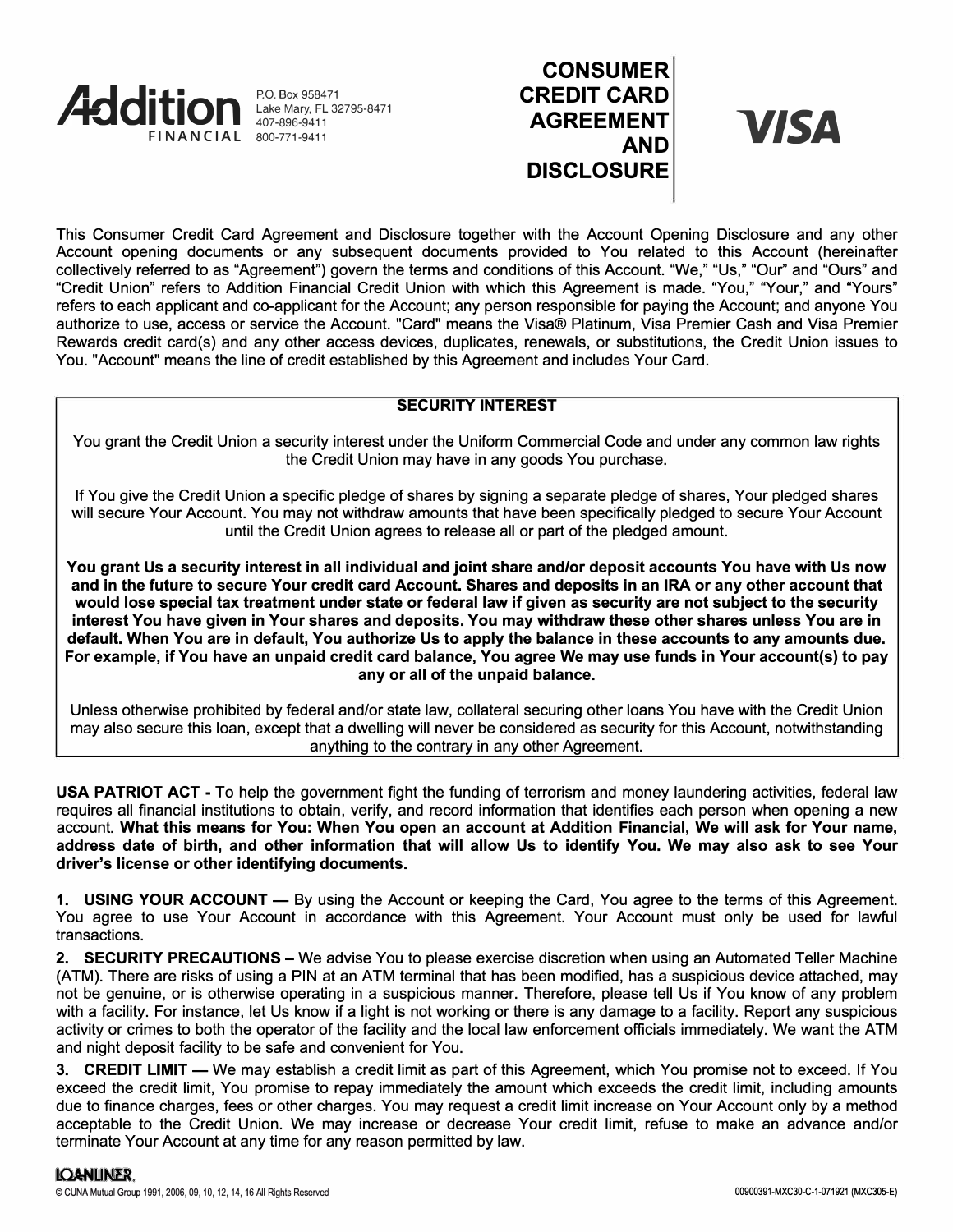**4. REPAYMENT** — You promise to repay all amounts You owe under this Agreement. Your promise to repay includes all transactions made to Your Account by You or anyone You authorize to use Your Account as well as all interest charges and fees.

For each billing period, You must pay at least the Minimum Payment Due by the Payment Due Date.

The Minimum Payment Due is 3.00% of Your total New Balance, or \$29.00, whichever is greater, plus any amount past due and any amount by which You have exceeded Your applicable credit limit. If Your total New Balance is less than \$29.00, then Your Minimum Payment Due is the amount of the total New Balance.

You may pay more frequently, pay more than the Minimum Payment Due or pay the total New Balance in full.

If You make extra or larger payments, You are still required to make at least the Minimum Payment Due each month Your Account has a balance (other than a credit balance). The Credit Union may delay replenishing Your credit limit until the date the payment is posted or the Credit Union confirms the payment has cleared.

Your payment of the required Minimum Payment Due may be applied to what You owe the Credit Union in any manner the Credit Union chooses, as permitted by applicable law. If You make a payment in excess of the required Minimum Payment Due, the Credit Union will allocate the excess amount first to the balance with the highest annual percentage rate ("APR") and any remaining portion to the other balances in descending order based on applicable APR, unless otherwise prescribed by applicable law. We may accept checks marked "payment in full" or with words of similar effect without losing any of Our rights to collect the full balance of Your Account with Us.

**5. INTEREST AND FINANCE CHARGES — We will begin charging You interest on purchases on the date the** transaction is posted to Your Account. We will begin charging You interest on cash advances and balance transfers on the date of the transaction or the first day of the billing cycle in which the transaction is posted to Your Account, whichever is later (transaction date). However, We will not charge You any interest on new purchases if Your Account had a zero or credit balance at the beginning of that billing cycle, or You paid the entire new balance on the previous cycle's billing statement by the Payment Due Date of that statement. To avoid an additional finance charge on the balance of purchases, You must pay the entire new balance on the billing statement by the Payment Due Date of that statement.

### **How We Calculate Your Balance:**

Interest charges on Your Account are calculated separately for purchases, balance transfers and cash advances ("Transaction Type"). We figure the interest charge for each Transaction Type by applying the periodic rate to each corresponding "average daily balance." To get the "average daily balance" for a Transaction Type We take the beginning balance for that Transaction Type each day, add any new transactions of that type, and subtract any unpaid interest or other finance charges and any applicable payments or credits. This gives Us the daily balance for each Transaction Type. Then, for each Transaction Type, We add up all the daily balances for the billing cycle and divide each total by the number of days in the billing cycle. This gives Us the "average daily balance" for each Transaction Type.

**6. RETURNS AND ADJUSTMENTS** - All credit purchases and cash advances are affected at the option of the merchant and/or cash advancing financial institution. Any refund, adjustment or credit allowed by any entity will be made by a credit advice to Issuer which will be applied as a credit on Your Account statement. If Your credits and payments exceed what You owe on Your Account, the amount will be applied against future purchases and/or cash advances. If Your credit balance is \$1.00 or more, You may request a refund by writing to Us at: Addition Financial Credit Union, Attn: Digital Services, PO Box 958471, Lake Mary, FL 32795-8471, or by calling Us at: (407) 896-9411, outside Orlando (800) 771-9411, or it will be automatically refunded after 6 months.

**7. FEES** — In addition to the periodic rate, additional fees may be imposed on Your Account. If applicable to Your Account, the fee amounts and explanations are disclosed on the Account Opening Disclosure accompanying this Agreement.

**8. FOREIGN TRAVEL** - Our credit cards have an international security block to help prevent against fraud. If planning to travel outside the United States and You will be using Your Addition Financial credit card, please call the Contact Center at (407) 896-9411 or (800) 771-9411 outside Orlando, within 2 weeks prior to Your trip and ask for the block to be temporarily removed.

**9. FOREIGN TRANSACTIONS — Purchases and cash advances made in foreign currencies will be debited from Your** Account in U.S. dollars. The exchange rate between the transaction currency and the billing currency used for processing international transactions is a rate selected by Visa from a range of rates available in wholesale currency markets for the applicable transaction date, which rate may vary from the rate Visa itself receives, or the rate mandated by the government or governing body in effect for the applicable transaction date. The exchange rate used on the transaction date may differ from the rate that would have been used on the processing date or cardholder statement posting date.

**Visa Platinum, Visa Premier Cash** - A fee (finance charge), calculated in U.S. dollars, will be imposed on all foreign transactions, including purchases, cash advances, and credits to Your Account. A foreign transaction is any transaction that You complete or a merchant completes on Your Card outside of the United States, with the exception of U.S. military bases, U.S. territories, U.S. embassies, or U.S. consulates. Transactions completed by merchants outside of the United States are considered foreign transactions, regardless of whether You are located inside or outside the United States at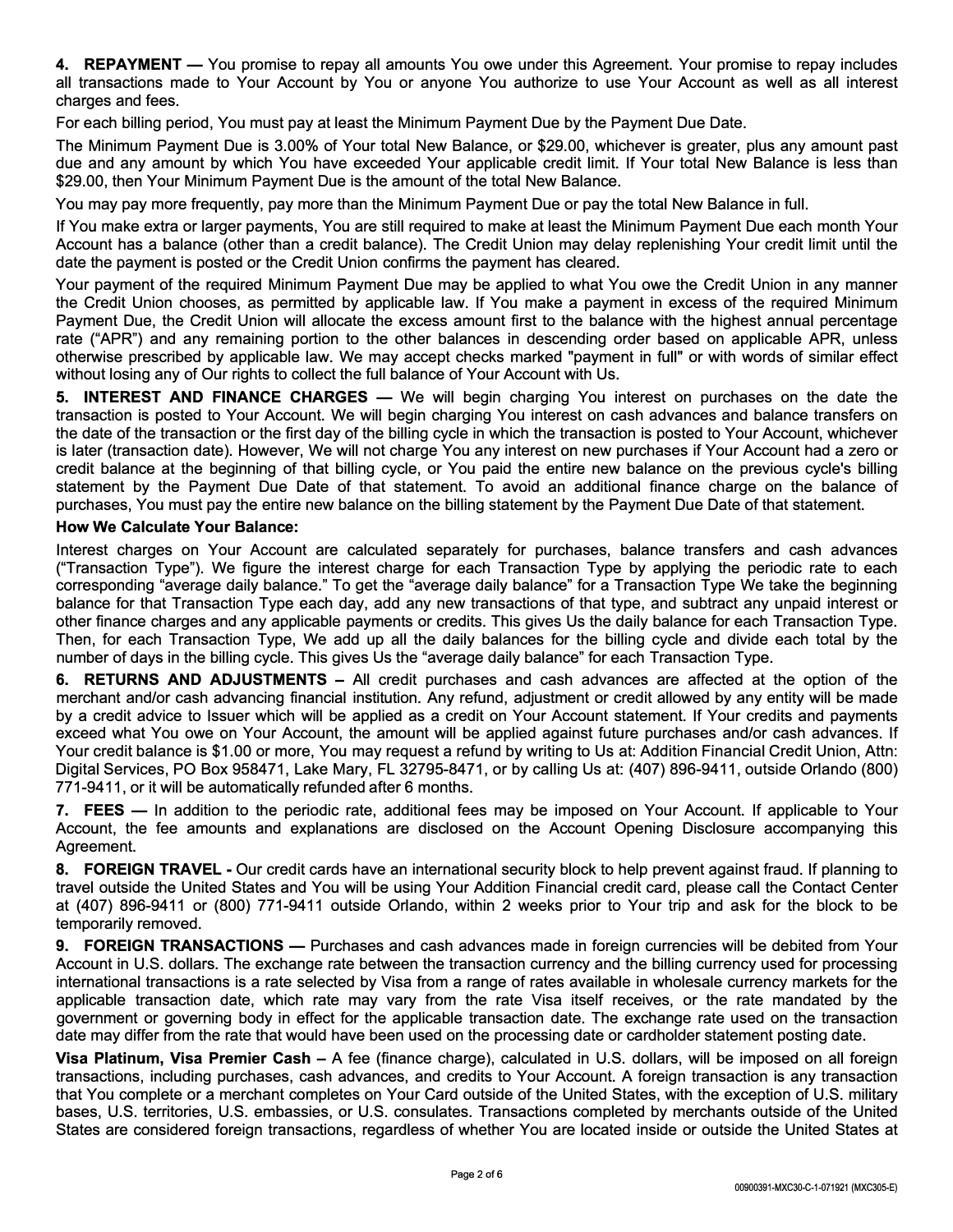the time of the transaction. The Foreign Transaction Fee is set forth on the Account Opening Disclosure accompanying this Agreement.

**10. AUTHORIZATIONS** — We do not guarantee authorization of a transaction, either by Us or by a third party, even if You have sufficient credit available. You agree that We will not be liable for failing to give an authorization. We also reserve the right to limit the number of transactions that may be approved in one day. We reserve the right to deny certain transactions for any reason and at Our sole discretion, including for default, suspected fraudulent or unlawful activity, internet gambling or any indication of increased risk related to the transaction or the Account. You agree that We have no requirement to notify You of the specific reason We denied a transaction. If We detect unusual or suspicious activity, We may suspend Your credit privileges until We can verify the activity, or We may close the Account.

**11. INFORMATION UPDATING SERVICE AND AUTHORIZATIONS** — If You have authorized a merchant to bill charges to Your Card on a recurring basis, it is Your responsibility to notify the merchant in the event Your Card is replaced, Your Account information (such as Card number or expiration date) changes, or Your Account is closed. However, if Your Card is replaced or Your Account information changes, You authorize Us, without obligation on Our part, to provide the updated Account information to the merchant in order to permit the merchant to bill recurring charges to Your Card. You authorize Us to apply such recurring charges to Your Card until You notify Us that You have revoked authorization for the charges to Your Card.

Your Card is automatically enrolled in an information updating service. Through this service, Your updated Account information (such as Card number or expiration date) may be shared with participating merchants to facilitate continued recurring charges. Updates are not guaranteed before Your next payment to a merchant is due. You are responsible for making direct payment until recurring charges resume. To revoke Your authorization allowing Us to provide updated Account information to a merchant, please contact Us.

**12. PREAUTHORIZED CHARGES —** We may suspend preauthorized recurring charges with merchants if, for example, Your Card is lost or stolen, You default, or We change Your Account for any reason. If preauthorized recurring charges are suspended, You are responsible for making direct payment for such charges until You contact the merchant to reinstate recurring charges.

**13. DEFAULT** — You will be in default under this Agreement if You fail to pay the Minimum Payment Due by its Payment Due Date; pay by a check or similar instrument that is not honored or that We must return because it cannot be processed; pay by automatic debit that is returned unpaid; make any false or misleading statements in any credit application or credit update; file for bankruptcy; or die. You will also be in default if You fail to comply with the terms of this Agreement or any other agreement You have with Us.

If You default, We may close Your Account and require You to pay any unpaid balance immediately, subject to applicable law. In this Agreement and on Your Credit Card Application, You gave Us a security interest in all individual or joint share and/or deposit accounts with the Credit Union and authorized Us, if You defaulted, to apply the balance in these accounts to any amounts due. You agree We may rely on Your agreement and authorization to, upon Your default, apply any balance to any amounts due on Your Account.

In the event that any suit is filed against the Credit Union with respect to this Agreement, or any credit card issued under this Agreement, the suit shall only be brought in the courts of the state of Florida.

14. LIABILITY FOR UNAUTHORIZED USE-LOST/STOLEN CARD NOTIFICATION - If You notice the loss or theft of Your credit card or a possible unauthorized use of Your Card, You should write to Us immediately at PSCU Financial Services, Credit Card Security Department, PO Box 31281, Tampa, FL, 33631-3281 or call Us toll-free at 866-820-5853, seven days a week 24 hours a day. You may also contact Us on the Web: www.pscufs.com.

You will not be liable for any unauthorized use that occurs after You notify Us. You may, however, be liable for unauthorized use that occurs before Your notice to Us. You will have no liability for unauthorized use unless You are found to be fraudulent or negligent in the handling of Your Account or Card. In any case, Your liability for unauthorized transactions will not exceed \$50.

**15. CHANGING OR TERMINATING YOUR ACCOUNT — As permitted by law, the Credit Union may change the terms** of this Agreement and any attached Disclosure from time to time. Notice of any change will be given in accordance with applicable law. To the extent permitted by law, changes to the Agreement may apply to Your existing account balance as well as to future transactions.

**Arizona, California, Idaho, Louisiana, New Mexico, Nevada, Texas, Washington, and Wisconsin Residents** - Either You, Your spouse or the Credit Union may terminate this Agreement at any time, but termination by You, Your spouse or the Credit Union will not affect Your obligation to pay the account balance plus any finance and other charges You or Your spouse owe under this Agreement. Your obligation to pay the account balance plus any finance and other charges You owe under this agreement are subject to all applicable laws and regulations regarding repayment requirements. The Card or Cards You receive remain the property of the Credit Union and You must recover and surrender to the Credit Union all Cards upon request or upon termination of this Agreement whether by You or the Credit Union.

**Residents of all other states** - Either You or the Credit Union may terminate this Agreement at any time, but termination by You or the Credit Union will not affect Your obligation to pay the account balance plus any finance and other charges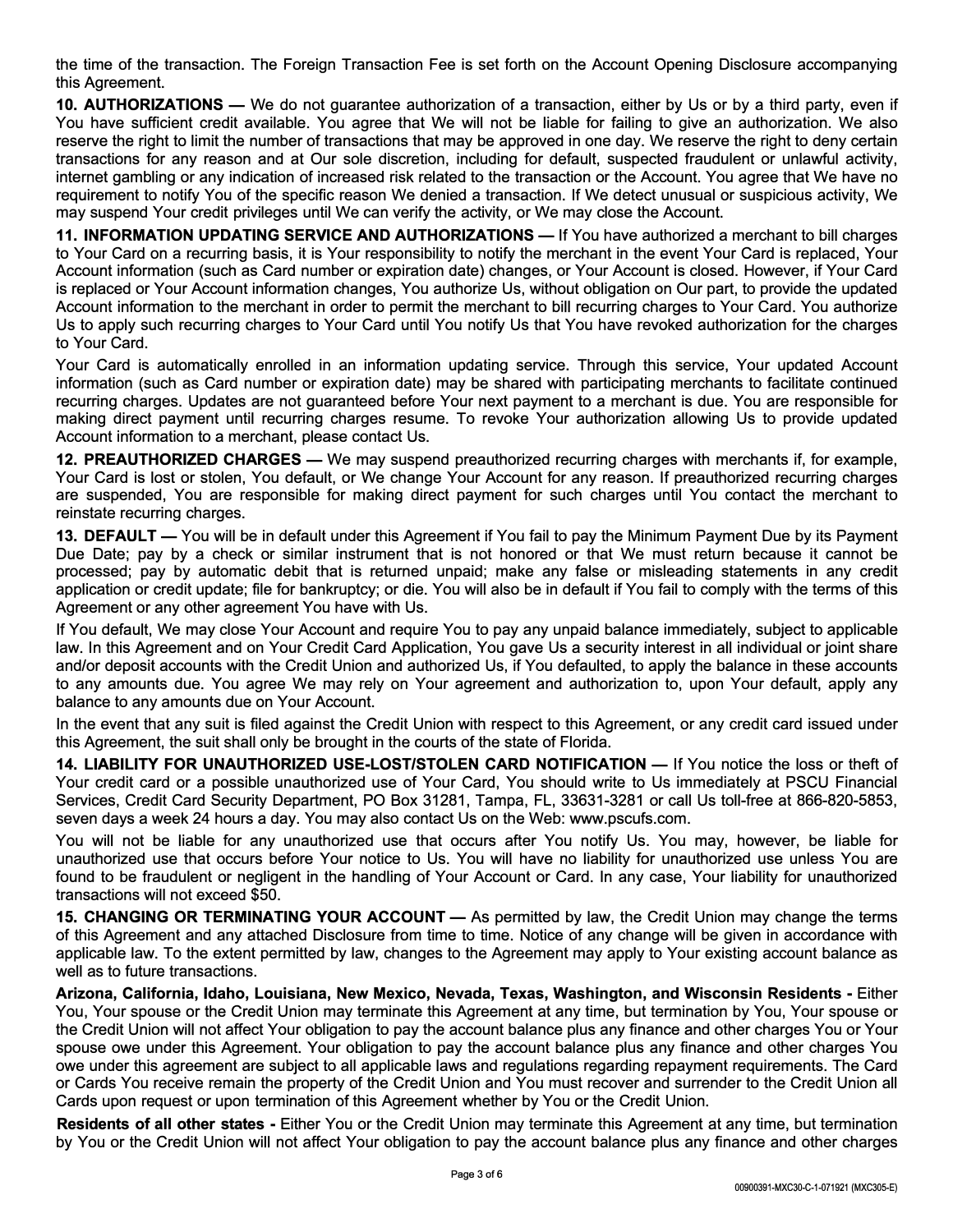You owe under this Agreement. Your obligation to pay the account balance plus any finance and other charges You owe under this agreement are subject to all applicable laws and regulations regarding repayment requirements. The Card or Cards You receive remain the property of the Credit Union and You must recover and surrender to the Credit Union all Cards upon request or upon termination of this Agreement whether by You or the Credit Union.

**16. RIGHT TO REJECT CHANGE IN TERMS** – After receiving notice required by applicable law, a member may reject a significant change in terms by calling (407) 896-9411 or (800) 771-9411, or by writing to Us at: Addition Financial Credit Union, Attn: Digital Services, PO Box 958471, Lake Mary, FL 32795-8471. In doing so You will forego any credit availability for the Account and the Account will be terminated or suspended. The balance on the Account is the balance at the end of the day on which credit availability is terminated or suspended. We will establish an amortization period required by law for the balance on the Account beginning no earlier than the date on which We were notified of the rejection. The right to reject a change in terms does not apply if We have not received Your required minimum periodic payment within 60 days after the scheduled due date for the billing period in which you receive the change in terms notice.

17. **AUTHORIZED USERS** - Upon Your request, We may issue additional Cards for authorized users that You designate. You must notify Us in writing of any termination of an authorized user's right to access Your Account. Your notice must include the name of the authorized user and Your Account number and/or any subaccount number issued to the authorized user along with the authorized user's Card and any convenience or other access checks issued to the authorized user. If You cannot return the authorized user's Card or access checks and if You request Your Account to be closed, We will close Your Account and You may apply for a new Account. Alternatively, We may, at Our sole discretion, issue You a new Account number and a new Card.

**18. CREDIT REPORTS** - You authorize the Credit Union to obtain credit reports and any other information We may need to verify Your identity and use of the Account when opening Your Account and for any update, increase, renewal, extension, collection or review of Your Account. You authorize the Credit Union to disclose information regarding Your Account to credit bureaus and creditors who inquire about Your credit standing.

**19. JOINT ACCOUNTS** — If this is a joint Account, each of You will be individually and jointly responsible for paying all amounts owed under this Agreement. This means that the Credit Union can require any one of You individually to repay the entire amount owed under this Agreement. Each of You authorizes the other(s) to make transactions on the Account individually. Any one of You may terminate the Account and the termination will be effective as to all of You.

20. **EFFECT OF AGREEMENT** — This Agreement is the contract which applies to all transactions on Your Account even though the sales, cash advances, credit or other slips You sign or receive may contain different terms.

**21. SEVERABILITY AND FINAL EXPRESSION — This Agreement is the final expression of the terms and conditions of** Your Account. This written Agreement may not be contradicted by evidence of any alleged oral Agreement. Should any part of this Agreement be found to be invalid or unenforceable, all other parts of this Agreement shall remain in effect and fully enforceable to the fullest extent possible under this Agreement.

**22. ILLEGAL TRANSACTIONS PROHIBITED** - You agree that You will not use Your Card for any transaction, including any type of electronic gambling transaction through the Internet, that is illegal under applicable federal, state, or local law.

Even if You use Your Card for an illegal transaction, You will be responsible for all amounts and charges incurred in connection with the transaction. This paragraph shall not be interpreted as permitting or authorizing any transaction that is illegal.

**23. APPLICABLE LAW —** The terms and enforcement of this Agreement shall be governed by federal law and the law of Florida.

24. **ENFORCING THIS AGREEMENT** - We can delay in enforcing or fail to enforce any of Our rights under this Agreement without losing them.

**25. PAYMENT SKIP OPTION** – At Our option, we may provide for a payment skip option, which means that You may be allowed to skip making the minimum periodic payment for specified billing periods. If You accept this payment skip option, We will continue to apply the finance charge as disclosed on the Account Opening Disclosure accompanying this Agreement, but no late payment fees will apply to the skipped payment. For the billing period following a skipped payment, all the terms and conditions of this Agreement (including minimum periodic payment and applicable late payment fees) will continue to apply.

**26. STATEMENTS AND NOTICES** – We will send You at the most recent address You have given Us, at monthly intervals determined by Us, a statement reflecting all Account activity for the prior billing period, including purchases, cash advances, balance transfers, fees, and payments. Additional notices and information may be sent to You at any time. Such statements, notices and information will be sent to the most recent mailing address You have provided to Us. Notice sent to any one Accountholder on the Account will constitute notice sent to all Accountholders. Unless You notify Us in writing within 60 days of the mailing of each statement, the statement will be deemed correct and accepted by You and all Accountholders of the Account.

27. ADDITIONAL BENEFITS/CARD ENHANCEMENTS - We may, from time to time, offer additional services or benefits to Your Account, such as travel insurance, rewards points which may be redeemed for travel, gift certificates or merchandise, cash rebates, or other benefits. Such benefits shall be provided at no additional cost to You. We reserve the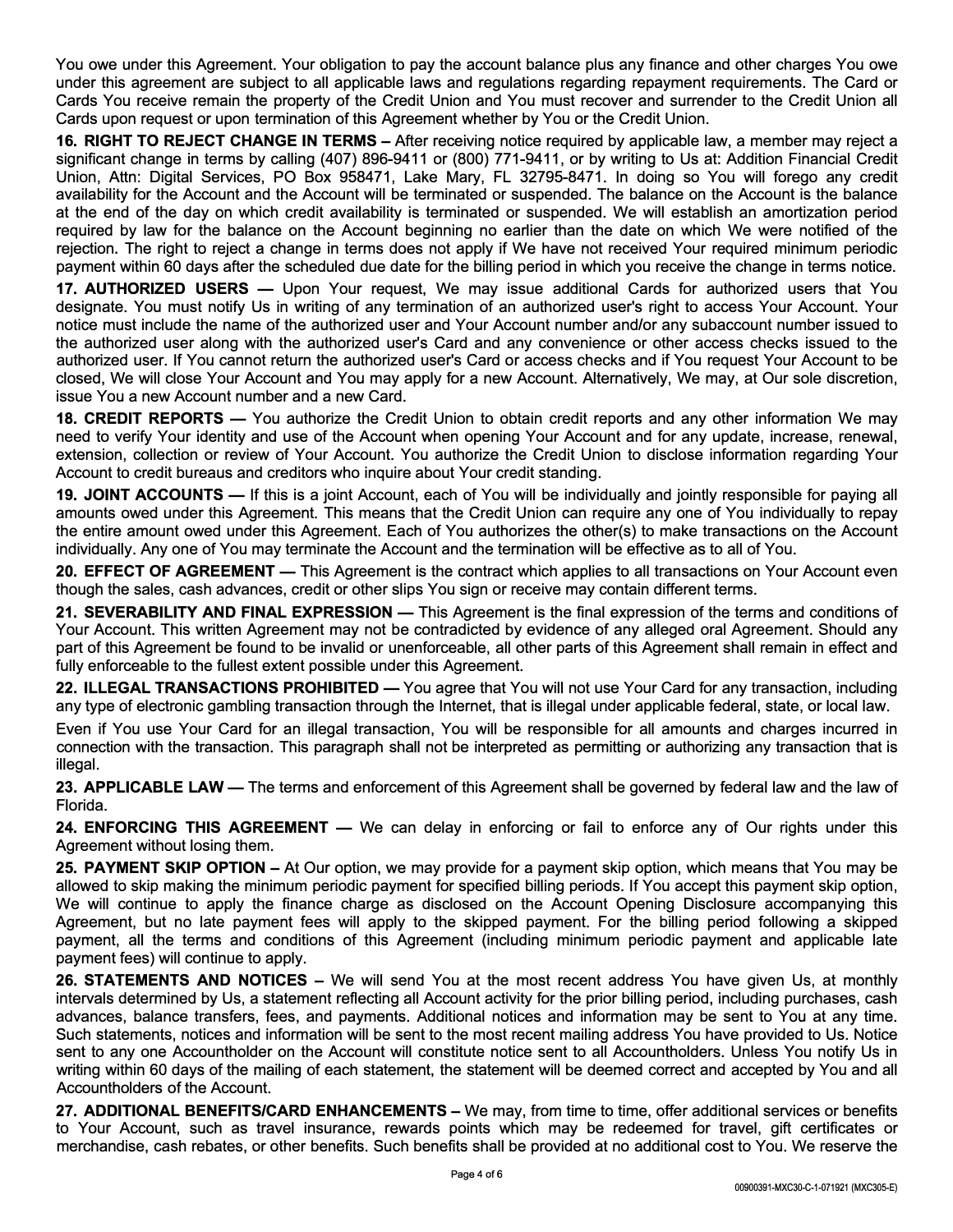right to limit the number of points or the amount of cash rebates or other benefits at any time without notice. Balance transfers and cash advances do not qualify to earn bonus points on Visa Premier Cash and Visa Premier Rewards. You understand and agree that We are under no obligation to offer such services and may withdraw or change them at any time.

**28. COLLECTION COSTS** — If We refer collection of Your Account to a lawyer who is not Our salaried employee, You are liable for any reasonable attorney's fees We incur, plus the costs and expenses of any legal action, as further disclosed on this Agreement, or to the extent allowed by law.

**29. ASSIGNMENT** — We may assign any or all of Our rights and obligations under this Agreement to a third party.

**30. CALIFORNIA RESIDENTS** — A married applicant may apply for a separate Account. Applicants: 1) may, after credit approval, use the credit card Account up to its credit limit; 2) may be liable for amounts extended under the plan to any joint applicant. As required by law, You are hereby notified that a negative credit report reflecting on Your credit record may be submitted to a credit reporting agency if You fail to fulfill the terms of Your credit obligations.

31. FLORIDA RESIDENTS - You (borrower) agree that, should We obtain a judgment against You, a portion of **Your disposable earnings may be attached or garnished (paid to Us by Your employer), as provided by Florida and Federal law.**

**32. MARYLAND RESIDENTS** — To the extent, if any, that Maryland law applies to Your Account, We elect to offer Your Card Account pursuant to Title 12, Subtitle 9 of the Maryland Commercial Law Article.

**33. MISSOURI RESIDENTS** - **Oral Agreements or commitments to loan money, extend credit or to forbear from enforcing repayment of a debt including promises to extend or renew such debt are not enforceable. To protect You (borrower(s}} and Us (creditor) from misunderstanding or disappointment, any Agreements We reach covering such matters are contained in this writing, which is the complete and exclusive statement of the Agreement between Us, except as We may later agree** in **writing to modify it.**

**34. NEW YORK RESIDENTS** — We may obtain a credit report in connection with this Account, including for any review, modification, renewal or collections associated with this Account. Upon Your request, You will be informed whether such report was requested and, if so, the name and address of the consumer reporting agency furnishing the report. New York residents may contact the New York State Department of Financial Services at 800.342.3736 or www.dfs.ny.gov to obtain a comparative listing of credit card rates, fees and grace periods.

**35. OHIO RESIDENTS** — The Ohio laws against discrimination require that all creditors make credit equally available to all creditworthy customers and that credit reporting agencies maintain separate credit histories on each individual upon request. The Ohio Civil Rights Commission administers compliance with this law.

**36. SOUTH DAKOTA RESIDENTS** — If You believe there have been any improprieties in making this loan or in the lender's loan practices, You may contact the South Dakota Division of Banking at 1601 N. Harrison Ave, Suite 1, Pierre, SD 57501, or by phone at 605.773.3421.

**37. WISCONSIN RESIDENTS** — If You are married, please contact Us immediately upon receipt of this Agreement at the address or phone number listed on this Agreement and provide Us with the name and address of Your spouse. We are required to inform Your spouse that We have opened an Account for You.

**38. NOTICE TO UTAH BORROWERS** - This written Agreement is a final expression of the Agreement between You and the Credit Union. This written Agreement may not be contradicted by evidence of any oral Agreement. As required by law, You are hereby notified that a negative credit report reflecting on Your credit record may be submitted to a credit reporting agency if You fail to fulfill the terms of Your credit obligations.

## **39. THE FOLLOWING IS REQUIRED BY VERMONT LAW — NOTICE TO CO-SIGNER — YOUR SIGNATURE ON THIS NOTE MEANS THAT YOU ARE EQUALLY LIABLE FOR REPAYMENT OF THIS LOAN. IF THE BORROWER DOES NOT PAY, THE LENDER HAS A LEGAL RIGHT TO COLLECT FROM YOU.**

**40. VENUE** - Any claim, dispute or other matter in question between Credit Union and You, including, without limitation, those relating to or arising out of this Agreement, Account, or Card, shall be determined by a Court of competent jurisdiction located in Orlando, Orange County, Florida, with all other venue expressly waived hereby.